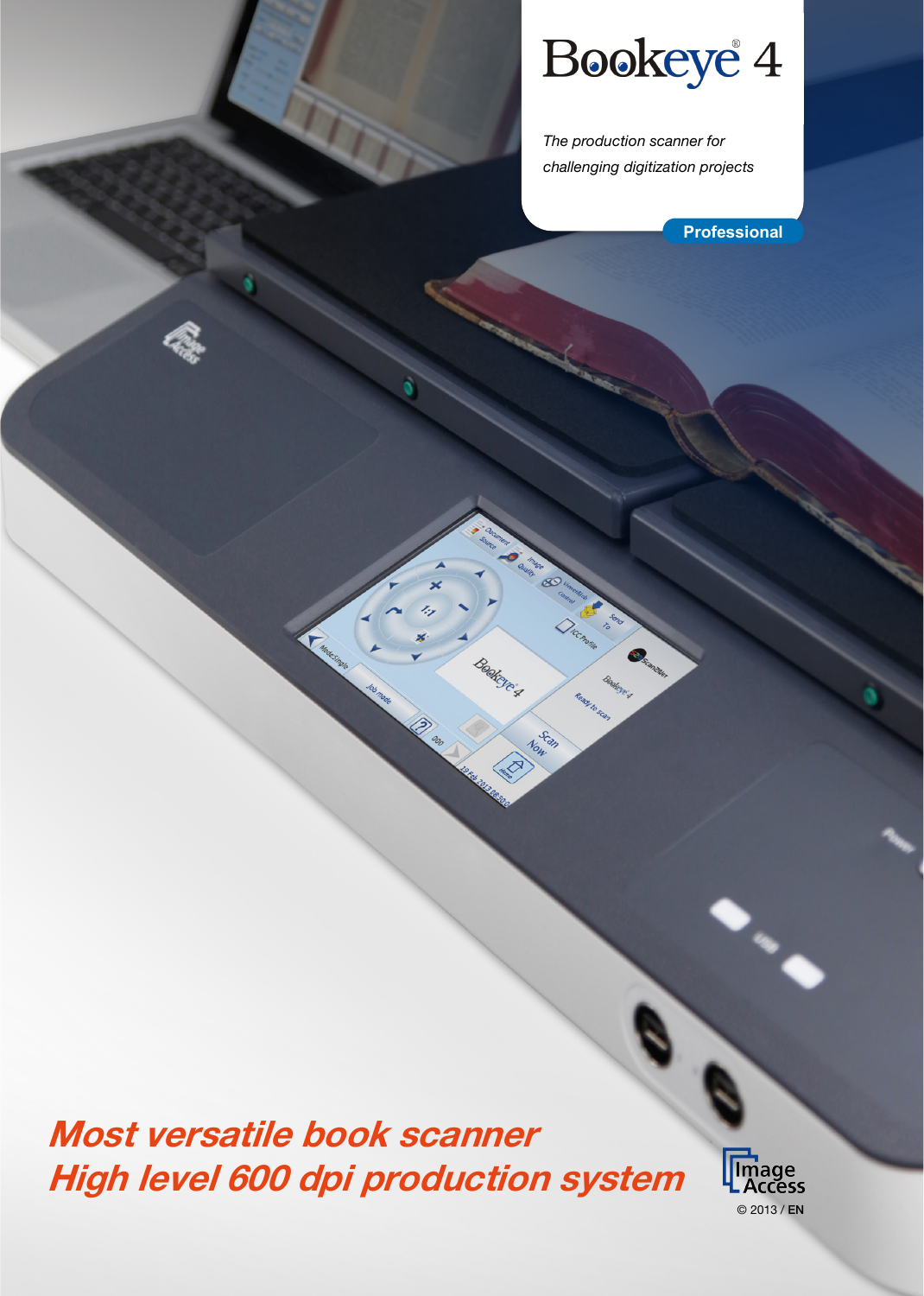

- COLOR OVERHEAD BOOK SCANNER FOR FORMATS UP TO A2
- 600 X 400 DPI OPTICAL
- V-SHAPED BOOK CRADLE 120-180 DEGREES
- SCAN CLIENT INTERFACE
- < 2 SEC. FOR A2 SCAN
- BOOK FOLD CORRECTION
- AUTOMATIC FINGER AND THUMB REMOVAL
- AUTO CROP & DESKEW
- DIGITAL COLOR BALANCE
- INTEGRATED ICC-PROFILE
- USER INTERFACE CONFIGURABLE IN YOUR LANGUAGE
- VIRUS RESISTANT LINUX OPERATING SYSTEM
- SCAN2NET<sup>®</sup>- TECHNOLOGY
- EXCELLENT ENERGY **EFFICIENCY**



*Whether individually or in combination, the Bookeye® 4 Professional is qualified for all digitization projects. PRODUCTIVITY MEETS QUALITY IN DIGITIZATION!*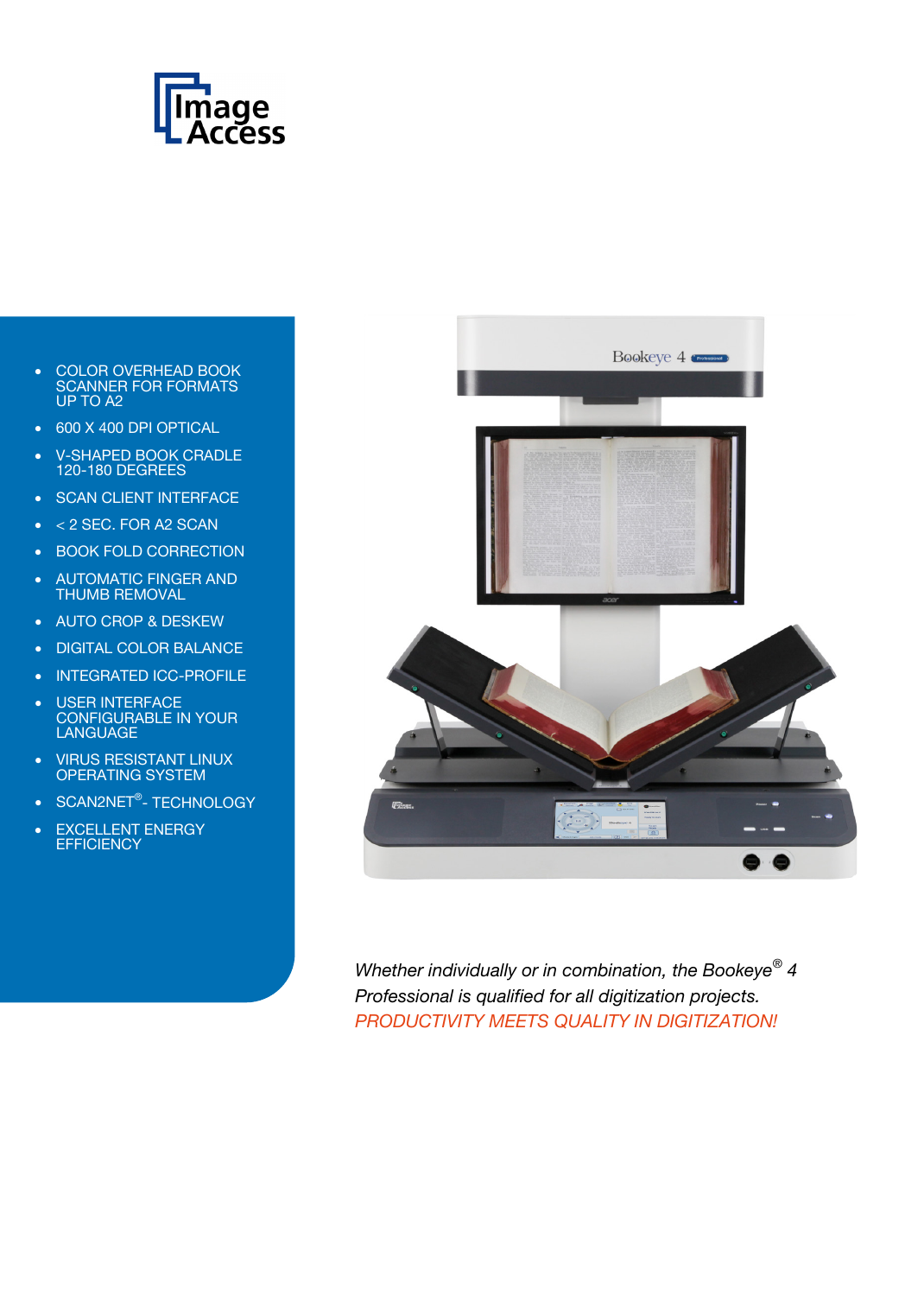# *The production system for digitization projects Productivity, quality and ergonomics*

Bookeye® 4 Professional is suitable for digitization projects that require high quality and maximum productivity even in 24/7 operation. Originals up to A2+ in size such as books, magazines, posters, folders or bound documents of all types, can be digitized at high speed and an optical resolution of 600 dpi using Bookeye ® 4 Professional. The unique book cradle solution allows to scan either in 120 degrees or flat.

#### *Software solutions for digitization projects*

Image Access has four powerful software packages in its portfolio, which enable the Bookeye<sup>®</sup> 4 Professional optimal capture for large projects. Batch Scan Wizard, BCS-2®, Opus Goobi UCC and FreeFlow are designed to complement the Bookeye <sup>®</sup> 4 Professional and can meet any requirement within a digitization project.

## *Further highlights that make Image Access scanners the right choice for every application:*

- Digital Color Balance
- Integrated ICC-Profile
- Scan2USB Walk-up Scanning to USB device
- Scan2Print Output to any connected printer
- Scan2Network Output to any network driver
- Scan2Pad Wireless scanner operation
- Optional TWAIN driver for client-interface
- Output formats Scan2PDF (PDF, PDF/A), JPEG, TIFF, PNM
- Large 19 inch preview screen
- Operating system independent, runs under Windows, Linux, Mac OS, Unix
- Easy Installation
- Remote maintenance and analysis
- Web based firmware updates
- ENERGY STAR 2.0 conform
- International Efficiency class CEC level V
- Includes 12 month Extended Warranty subscription



*Bookeye® 4 Professional with scan client. Book cradle in 120° V position.*

#### *Markets & Applications*

Bound with eyelets, Folded, Glued. Oversized. Max A1+. Bookeye*®* 4 Professional handles any type of document with ease.

#### *Bookeye® 4 Markets*

- Government and private commercial organizations
- **Libraries**
- **Archives**
- Universities
- **Information Facilities**

#### *Bookeye® 4 Applications*

- Archiving documents from national and local government agencies, registries and nonprofit organizations
- Scanning newspapers, periodicals, catalogs and magazines
- Digitizing files from file folders
- Digitizing bound and stapled documents like contracts, account ledgers and documentation
- Preserving books and sensitive historical documents